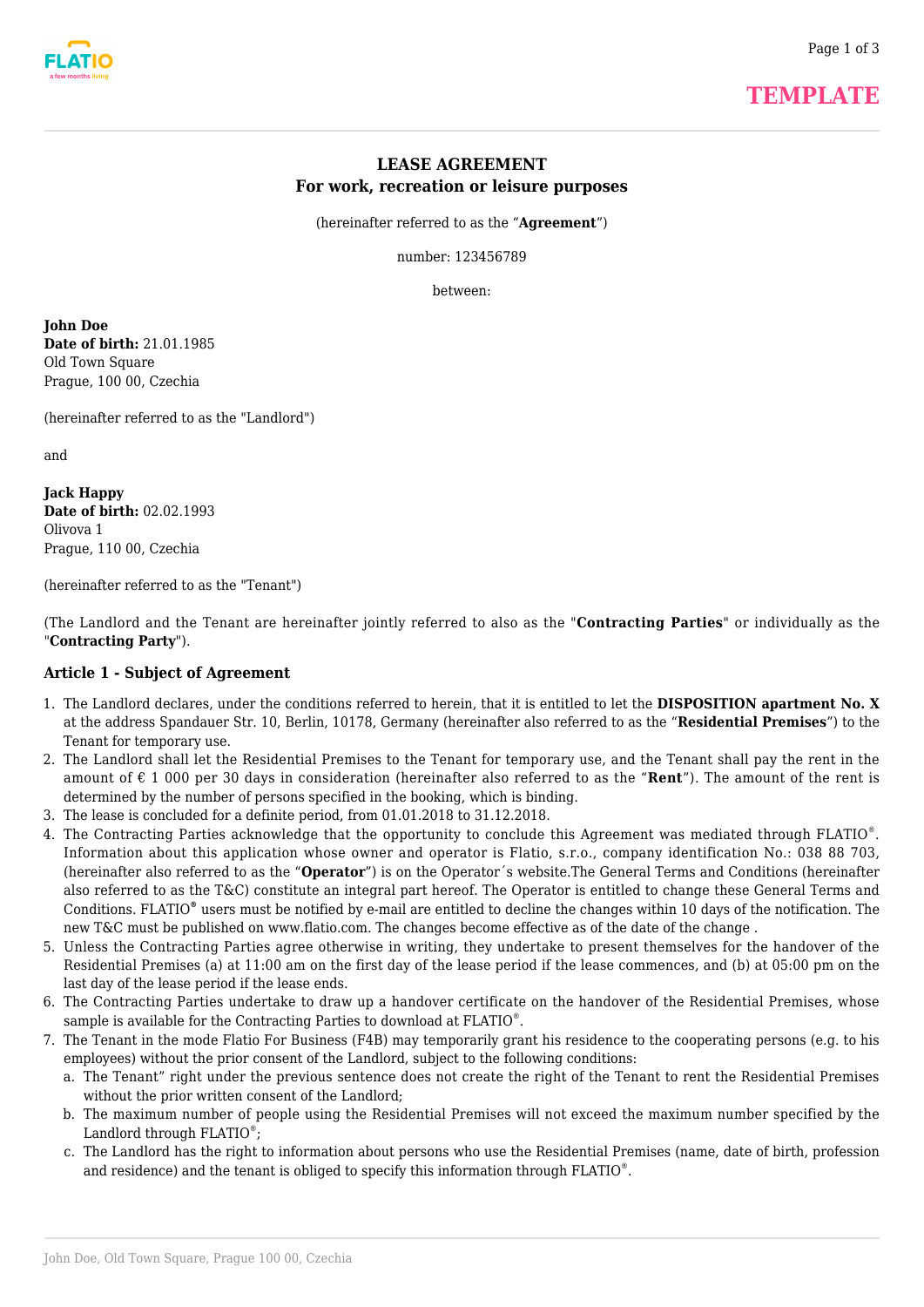

8. The Tenant is fully responsible for the damage caused by him in the Residential Premises and is obliged to pay the entire amount of the damage to the Landlord at the latest upon termination of the lease (before handing over the Residential Premises back to the Landlord). If the Tenant does not do so, the Landlord is entitled to the payment of interest on arrears, the amount of which is 0.1% per day of the amount due, starting on the third day from the end of the lease. The Contracting parties can agree on a security deposit to cover possible damages incurred during the lease. Details are set out in Annex No. 2 to this Agreement. If the agreed amount of the deposit is  $0 \in$ , none of the provisions of Annex No. 2 shall apply.

### **Article 2 - Rent**

- 1. The Tenant shall pay the prescribed first Rent no later than (a) within 24 hours after the conclusion of the Lease Agreement or (b) by the date of when the Residential Premises shall be handed over to the Tenant, upon the first to occur. A breach of this duty may result in the expiry hereof (see Article 7.4 hereof and Article 2.11 and 2.13 General Terms and Conditions). In case the Tenant adequately proves to the Landlord that the first Rent has been paid (e.g. by bank statement from the Internet banking), the Tenant shall be deemed to have paid the first Rent in time, even if the payment was made after the deadline mentioned in the first sentence of this paragraph.
- 2. The payment schedule for the Rent forms Annex No. 1 hereto.
- 3. The charges for utilities connected with the Residential Premises use (electricity, water and sewer rate, Internet) shall be part of the Rent up to 25% of the Rent and shall not be reconciled, unless stipulated otherwise in this Agreement or a written arrangement between the Contracting Parties. The charges in excess of the limit mentioned in the preceding sentence shall be settled by the Tenant after the Landlord documents their amount.
- 4. The Tenant shall settle the Rent by cashless transfer or by payment card through FLATIO®. The Rent shall be deemed duly settled as of the moment of crediting a bank account specified by the Operator in My Housing application.
- 5. The Rent and FLATIO® for Business services are invoiced by the Operator. If the first Invoice is not paid properly and in time and the Residential Premises has not yet been handed over to the Tenant, this Agreement may be terminated in analogy to Article 2.12 of the General Terms and Conditions and the Landlord is entitled to rent the Residential premises to any other person.

## **Article 3 - Landlord's Duties**

- 1. The Landlord shall hand over the Residential Premises to the Tenant and maintain them in such condition that the Tenant may use them for the common purpose.
- 2. The Landlord shall make the Residential Premises accessible for the Tenant at the latest on the first day of the lease period. The Residential Premises shall be deemed accessible and taken over in case the Tenant has received the keys and is not prevented from the access to the Residential Premises.
- 3. Without undue delay, however no later than within 24 hours of being notified by the Tenant, the Landlord shall procure a repair of a defect in the Residential Premises which prevents its use for the common purpose, in particular if the heating of the Residential Premises, heating of water, distribution of flowing water, Internet connection or cooker are not functioning (if they are included).
- 4. Upon the Tenant" request, the Landlord shall prove within five working days of the Tenant" request his entitlement to let the Residential Premises to the Tenant for temporary use.
- 5. The Landlord is obliged to hand over the Residential Premises to the Tenant clean and tidy and to inform him of the house rules valid and effective in the building where the Residential Premises are located (if such house rules exist).

### **Article 4 - Tenant's Duties**

- 1. The Tenant is obliged to pay the Rent in a due and timely manner.
- 2. The Tenant shall use the subject of the lease in a due manner, under the conditions stipulated hereby and solely for the purpose of temporary living.
- 3. In particular, the Tenant is obliged to observe the rules of conduct contained in the House Rules.
- 4. The Tenant shall without undue delay notify the Landlord of all necessary repairs to be done by the Landlord and to enable the Landlord their performance.
- 5. On the termination of the lease, the Tenant is obliged to hand over the Residential Premises to the Landlord cleaned and in the condition in which the Tenant took them over at the beginning of the lease.

### **Article 5 - Termination of Lease**

- 1. The lease established hereby may be terminated pursuant to a written agreement between the Contracting Parties at any time.
- 2. The Tenant has the right to terminate this Agreement without any reason and without a notice period pursuant to a written